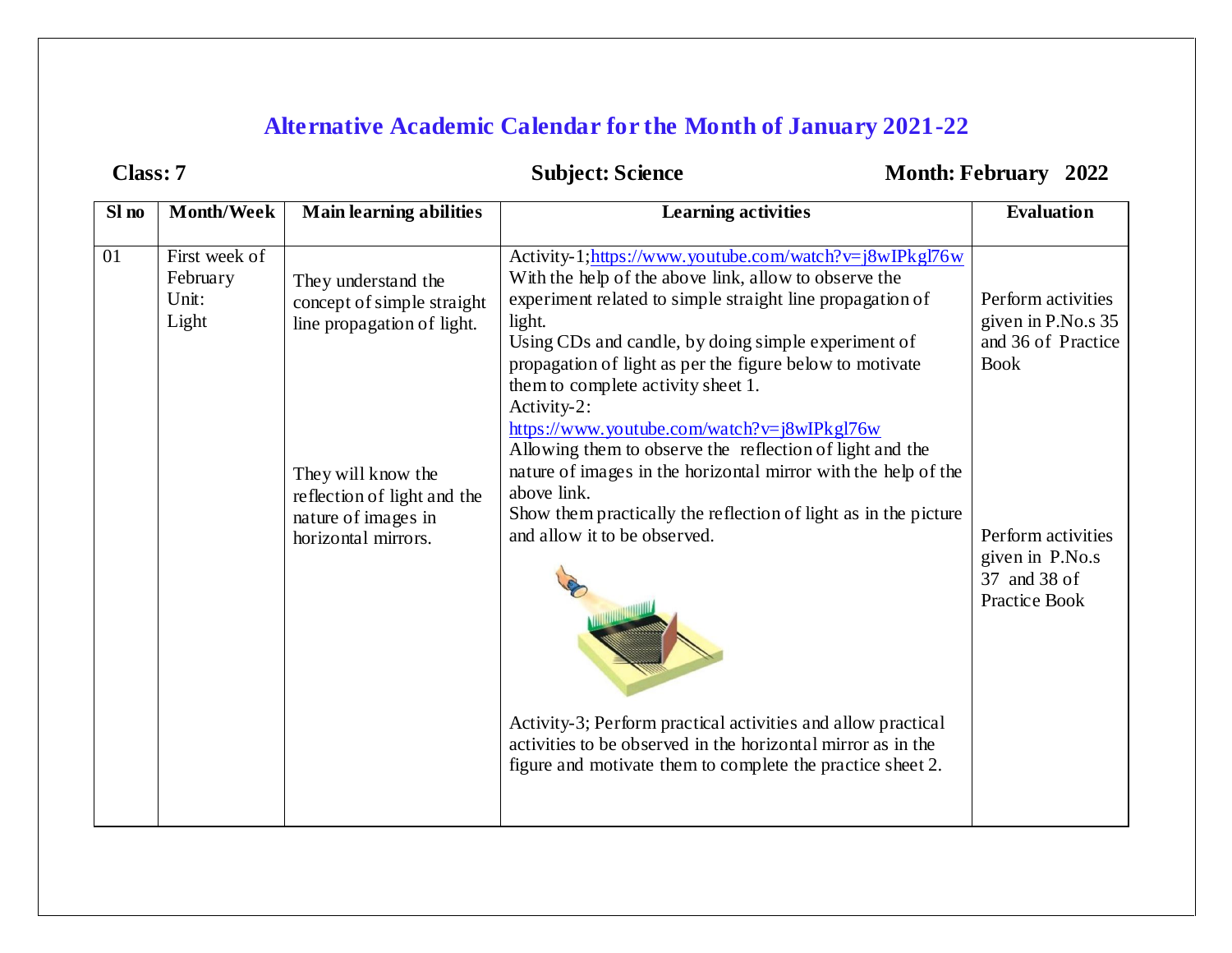| Second week<br>of February<br>Unit:<br>Light | They identify spherical<br>mirrors, differentiate the<br>real and virtual images<br>formed in mirrors. | Activity 4: Give children real convex and concave mirrors<br>and help them to identify them.<br>Activity-5:<br>https://www.youtube.com/watch?v=Gyr4IPpN1Yw<br>Allowing them to do the activity to observe images in<br>mirrors using the above link.<br>Using a new steel spoon, introduce the concave and convex<br>faces and allow them to view the images formed.                                                                                                                                                                                                                           | Perform activities<br>given in P.No.s 39<br>and 40 of Practice<br><b>Book</b>                |
|----------------------------------------------|--------------------------------------------------------------------------------------------------------|------------------------------------------------------------------------------------------------------------------------------------------------------------------------------------------------------------------------------------------------------------------------------------------------------------------------------------------------------------------------------------------------------------------------------------------------------------------------------------------------------------------------------------------------------------------------------------------------|----------------------------------------------------------------------------------------------|
|                                              | Identify the lenses and<br>know the nature of images<br>formed in lenses.                              | Activity-6: Perform activity 15.7 in the textbook P.No.91<br>and instruct them to observe the images formed in the<br>spherical mirrors.<br>Discuss the uses of mirrors in daily life and guide them to<br>do activity sheet 3.<br>Activity-7:<br>https://www.youtube.com/watch?v=3P0bapb9aJk<br>Allowing them to do the activity to observe images in lenses<br>using the above link.<br>Activity-8:<br>Introducing convex lenses and concave lenses.<br>Demonstrating the images that occur when the object is<br>placed in different positions. Guide them to complete<br>activity sheet 4. | Perform activities<br>given in P.No.s<br>41 and 42 of<br>Practice Book<br>Perform activities |
|                                              |                                                                                                        |                                                                                                                                                                                                                                                                                                                                                                                                                                                                                                                                                                                                | given in P.No. 45<br>of Practice Book                                                        |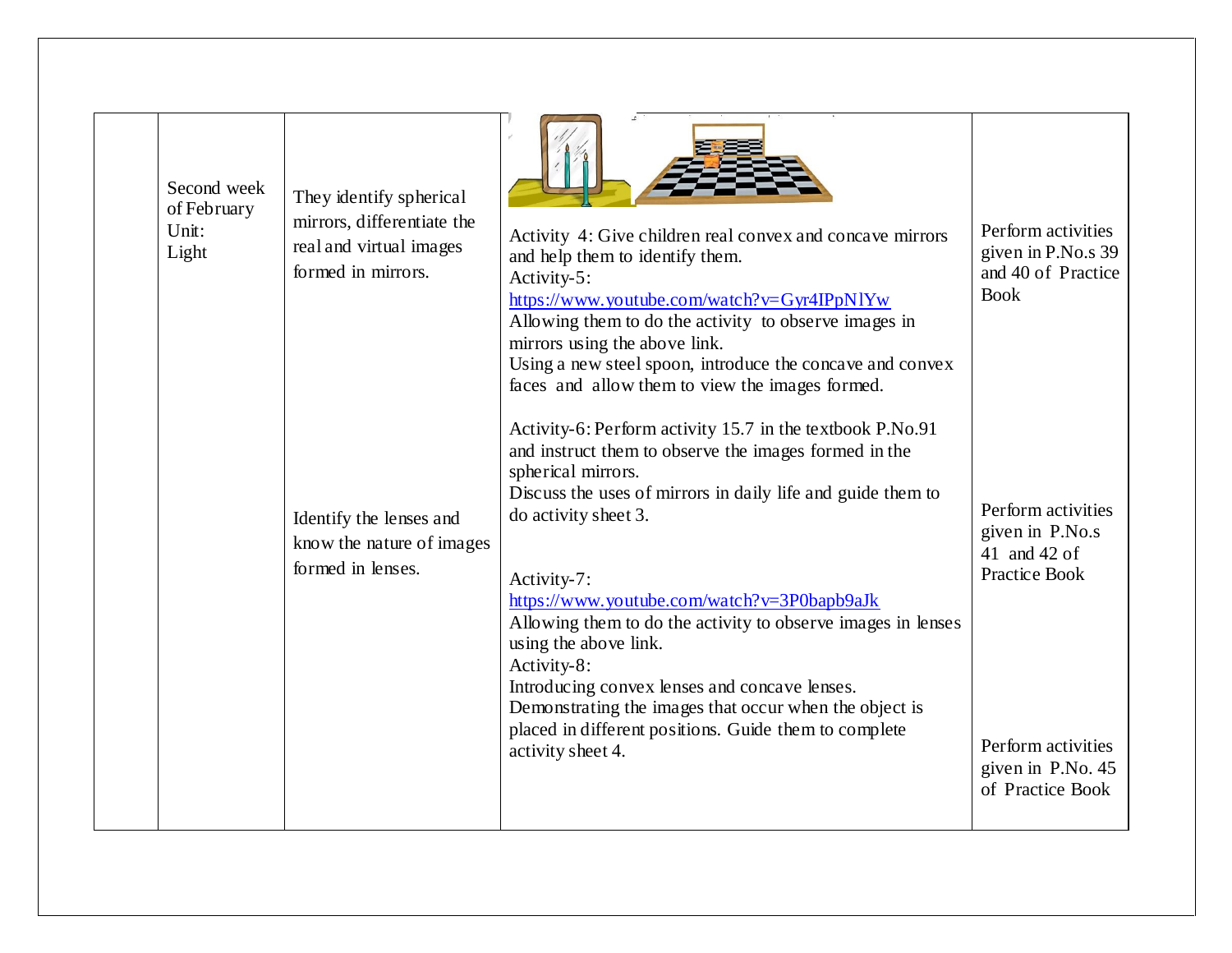| February<br>Unit:<br>Water: A<br>Valuable<br>Resource                           | Third week of | They will ensure the<br>availability of water on<br>earth.<br>Explain the different<br>stages of the water cycle.                                                         | Activity-9:<br>https://www.youtube.com/watch?v=-J3rquE8NOQ<br>Facilitate to know the availability of water on earth with the<br>help of above link.<br>Perform activity 16.1 in Text Book P.No. 106 and 107 and<br>guide them to complete activity sheet 5.<br>Activity-10: Discussing the stages of the water cycle with<br>the picture of the water cycle. Informing different forms of<br>water.<br>https://www.youtube.com/watch?v=2cdEISC0VDA<br>Allowing them to view the water cycle demonstration with<br>the help of the above link. To motivate them to complete the<br>activity Sheet 5. | Perform activities<br>given in P.No. 46<br>of Practice Book<br>Perform activities<br>given in P.No. 47<br>of Practice Book |
|---------------------------------------------------------------------------------|---------------|---------------------------------------------------------------------------------------------------------------------------------------------------------------------------|-----------------------------------------------------------------------------------------------------------------------------------------------------------------------------------------------------------------------------------------------------------------------------------------------------------------------------------------------------------------------------------------------------------------------------------------------------------------------------------------------------------------------------------------------------------------------------------------------------|----------------------------------------------------------------------------------------------------------------------------|
| Unit for the<br>fourth week<br>of February:<br>Water: A<br>Valuable<br>Resource |               | They will know the<br>reasons for drop in ground<br>water level and the<br>remedies to increase<br>groundwater level.<br>They will know the water<br>management measures. | Activity-11:<br>https://www.youtube.com/watch?v=B2bwDeLdlMw<br>With the help of above link allow them to view the causes of<br>ground water levels and discuss solutions to increase the<br>ground water level.<br>Discuss the method of harvesting rain water with the<br>children and show them various methods of harvesting rain<br>water through the video link below.<br>https://www.youtube.com/watch?v=B2bwDeLdlMw<br>Guide them to complete the activity Sheet 6.                                                                                                                          | Perform activities<br>given in P.No. 48<br>of Practice Book                                                                |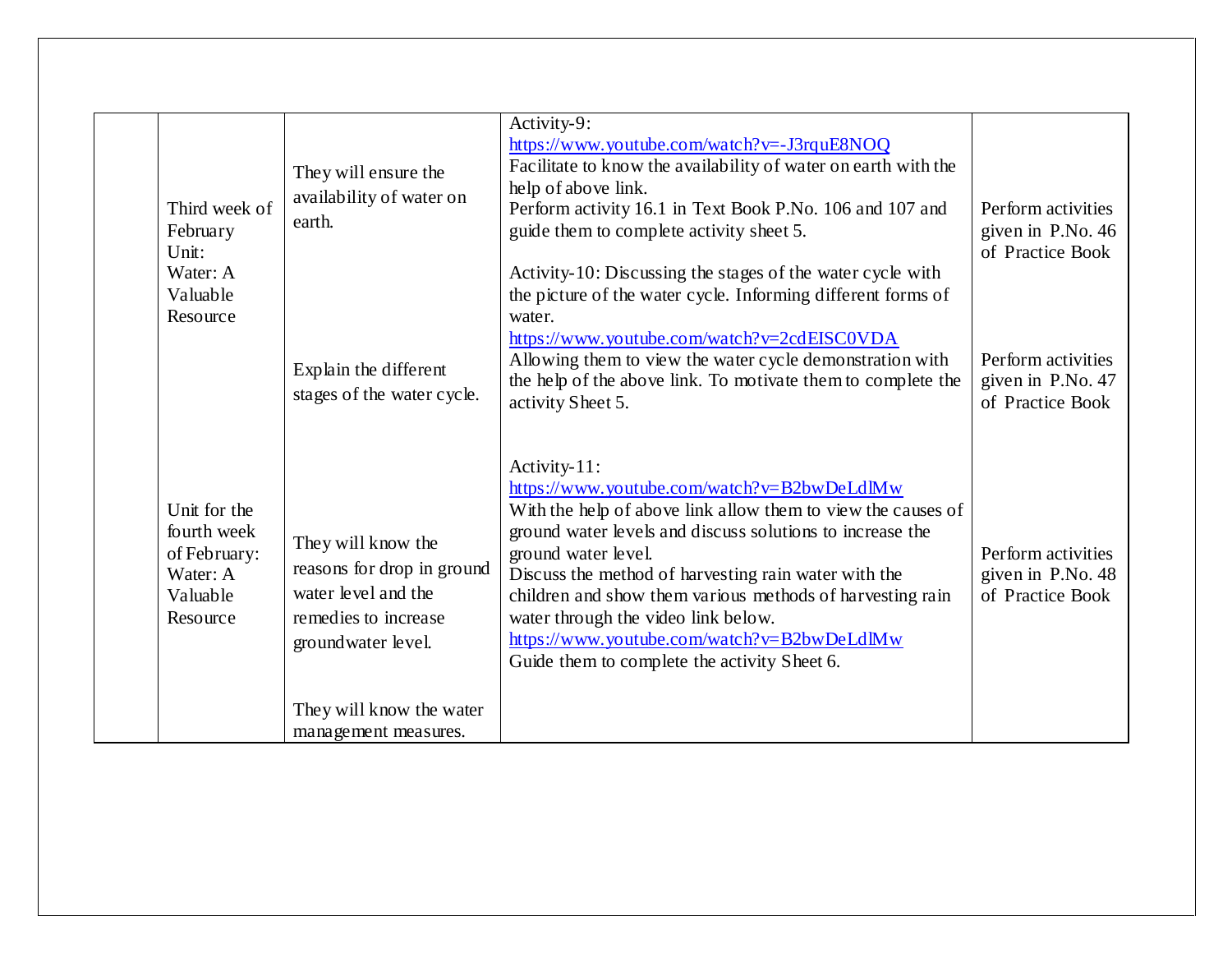#### **Activity Sheet – 1**

#### **Class 7** Light Subject: Science

1. Child! Perform activity using cardboards/CD, candle as given in the picture and answer the following questions.



2. Arrange the cardboard straight and observe the candle through the windows and write your observation.

- 3. Move the card board slightly aside, view the candle and write your observation.
- 4. What is your decision on the dispersion of light from the above two observations?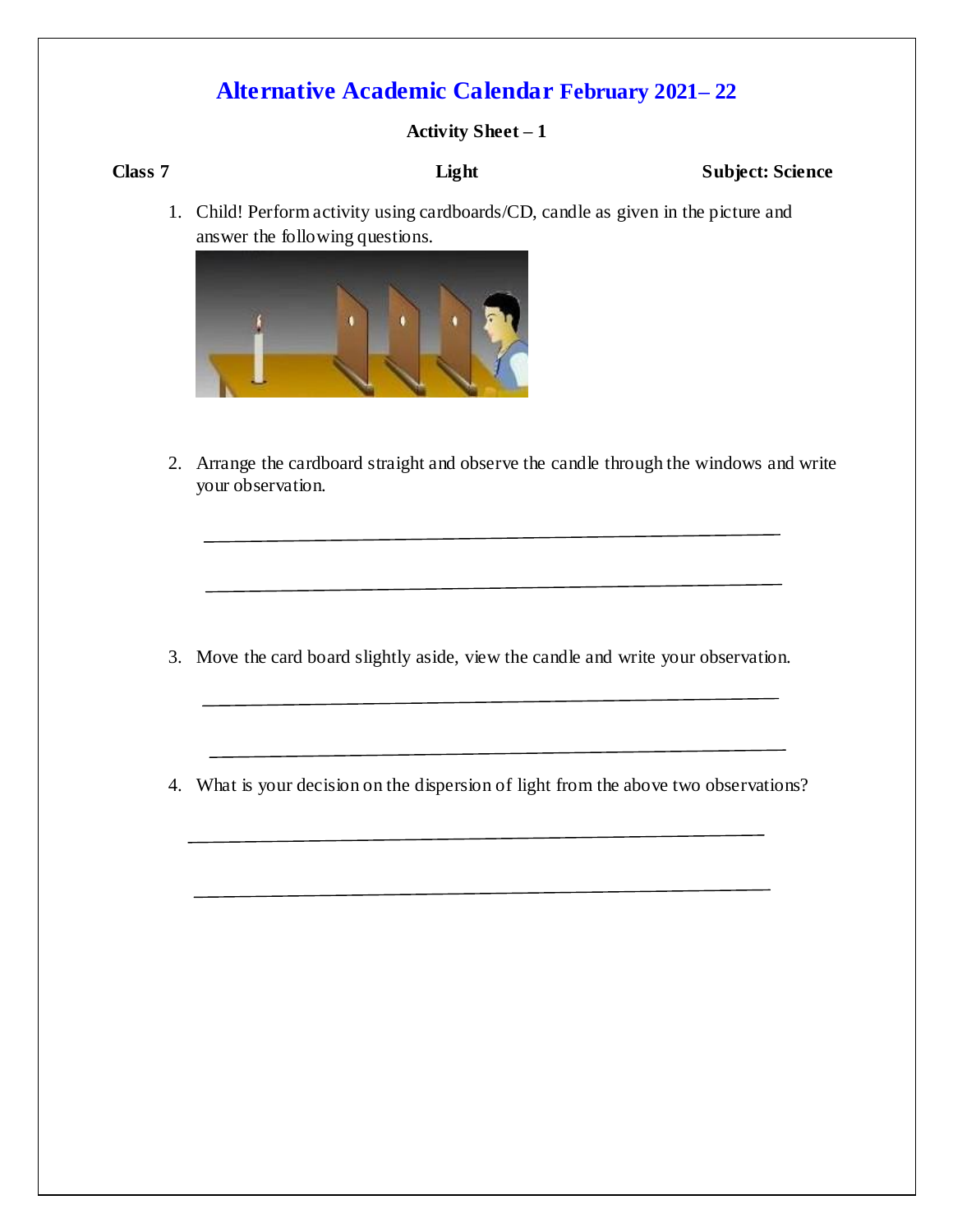**Activity Sheet – 2**

**Class 7** Light Subject: Science

1. Use combs, torch, mirrors, etc., to perform the activity shown in the picture, draw a diagram of the reflection of light and define the reflection of light.



2. View the following pictures and write down the nature of the images in the plane mirror.





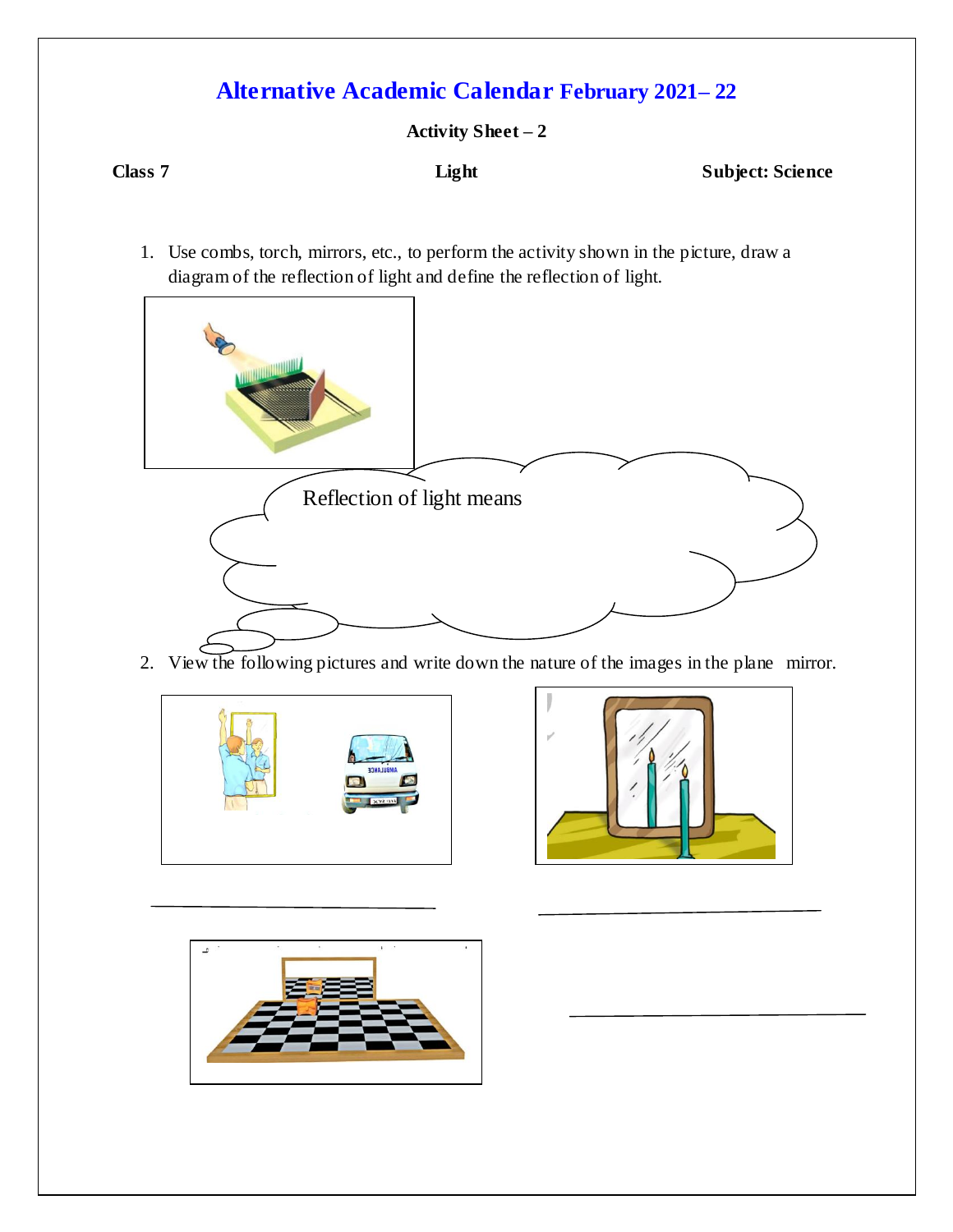#### **Activity Sheet –3**

**Class 7** Light Subject: Science

1. Draw a ray diagram of the convex and concave mirror.

2. Observe the following pictures and write the uses of the concave mirror.

| 1.             |  |
|----------------|--|
| $\overline{2}$ |  |
| 3.             |  |

3. Observe the following pictures and write the uses of convex mirror.

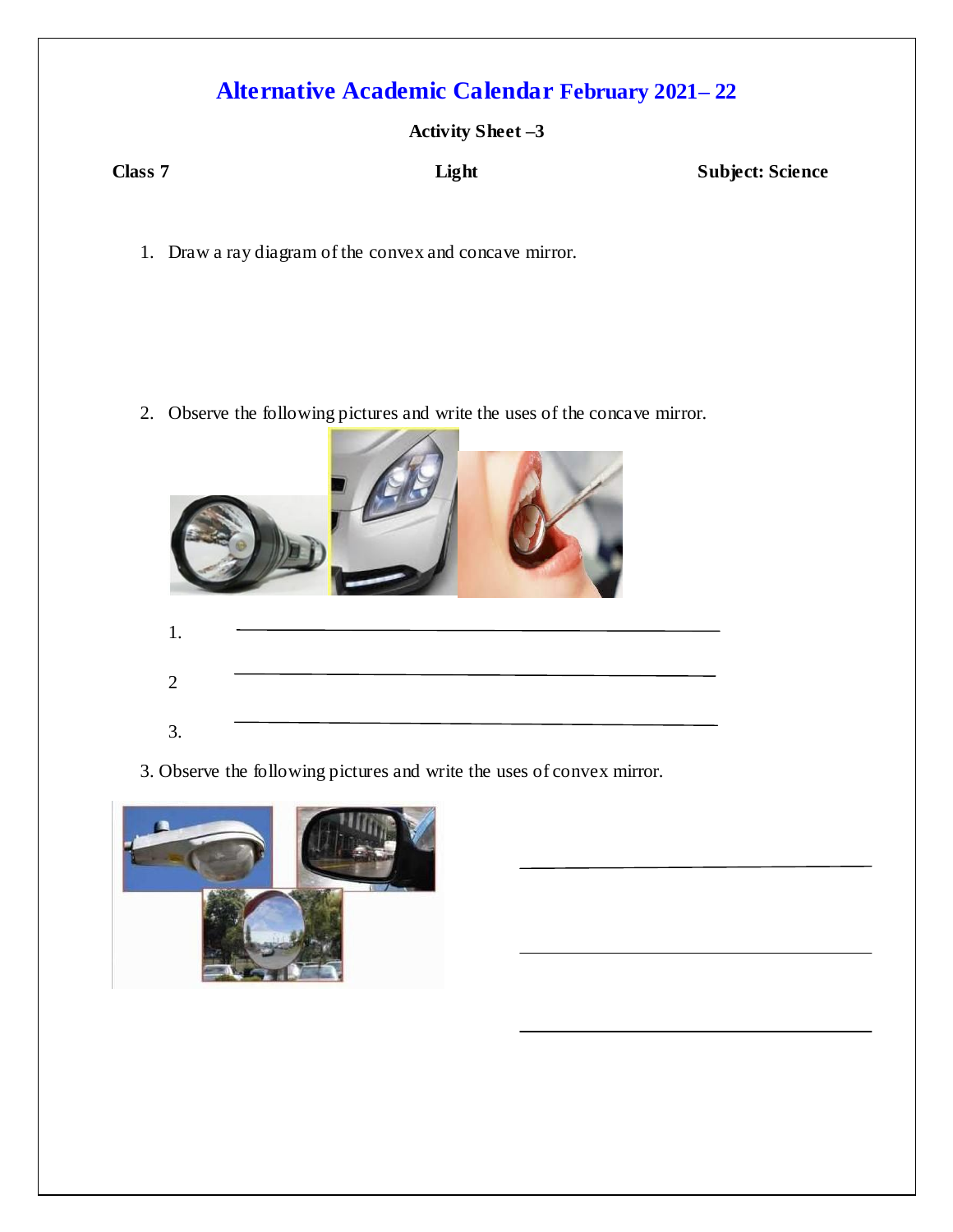### **Activity Sheet – 4**

| Class 7 | Light                                                                                  | <b>Subject: Science</b> |
|---------|----------------------------------------------------------------------------------------|-------------------------|
|         | 1. Fill the blank spaces with appropriate answers.                                     |                         |
|         | (i) Convex lens produces $\_\_\_\_$ and $\_\_\_\_$ image.                              |                         |
|         | (ii) The concave lens always produces a image ___________, __________ and smaller than |                         |
|         | the size of the object.                                                                |                         |
|         | (iii) The enhancement lens is an example of $\_\_\_\_\$ lens.                          |                         |
|         | $(iv)$ ________ lens is the focus lens.                                                |                         |

- (v) \_\_\_\_\_\_ lens is a decentralizing lens.
- 2. Answer the following questions.

a) Explain the two differences between the convex lens and the concave lens.

b) Which type of lens always produces a virtual image?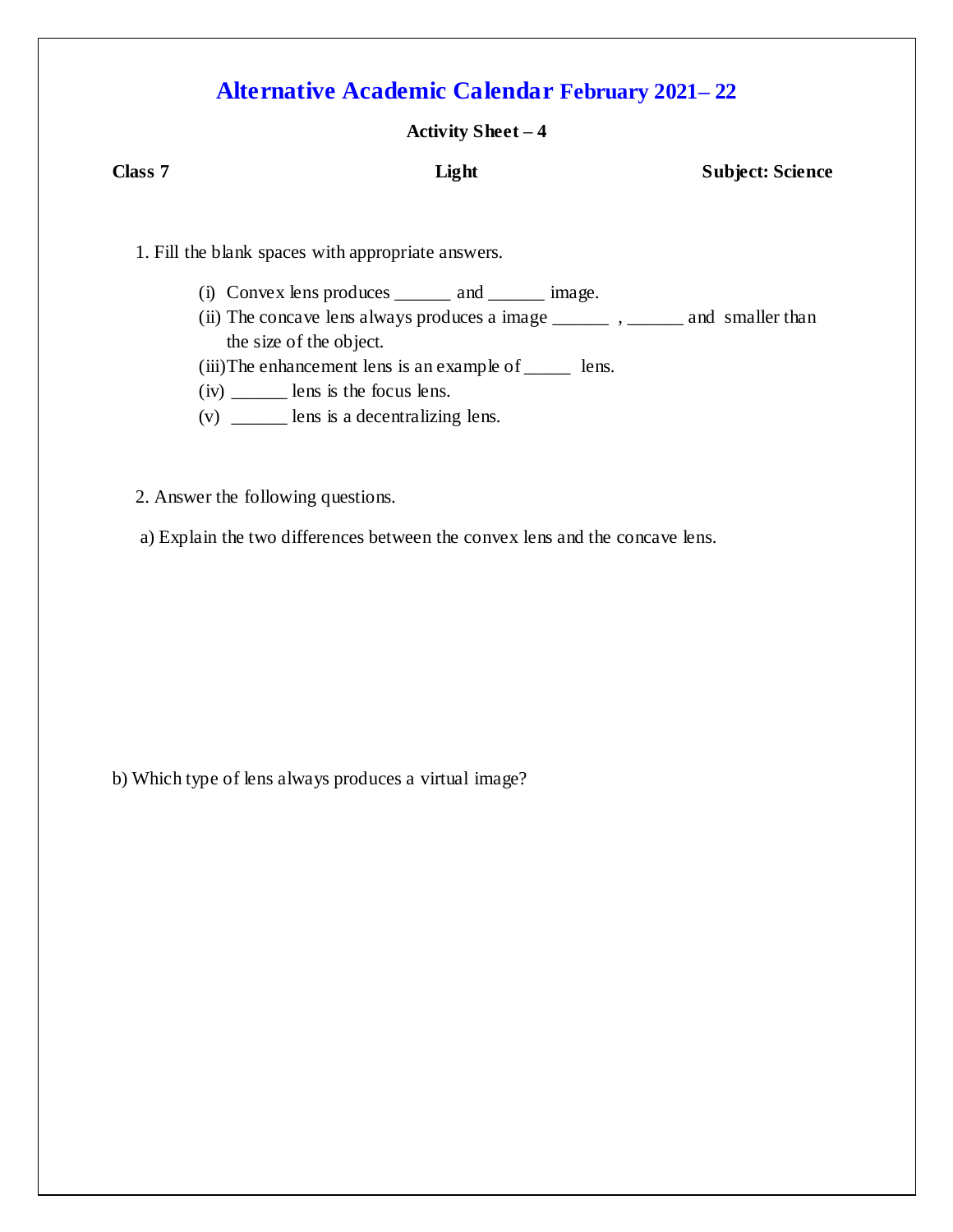#### **Activity Sheet – 5**

**Class 7 Water- A Valuable Resource Subject: Science**

1. Perform Activity 16.1 in Text Book P.No. 106 and 107 and answer the following questions.

a) Sea , ocean water are not fit for human use. Why?

b) Even if there is 3/4 the amount of water on earth, the amount of water available for use is very low. Explain why?.

e) Draw a picture of the water cycle and list its various stages.